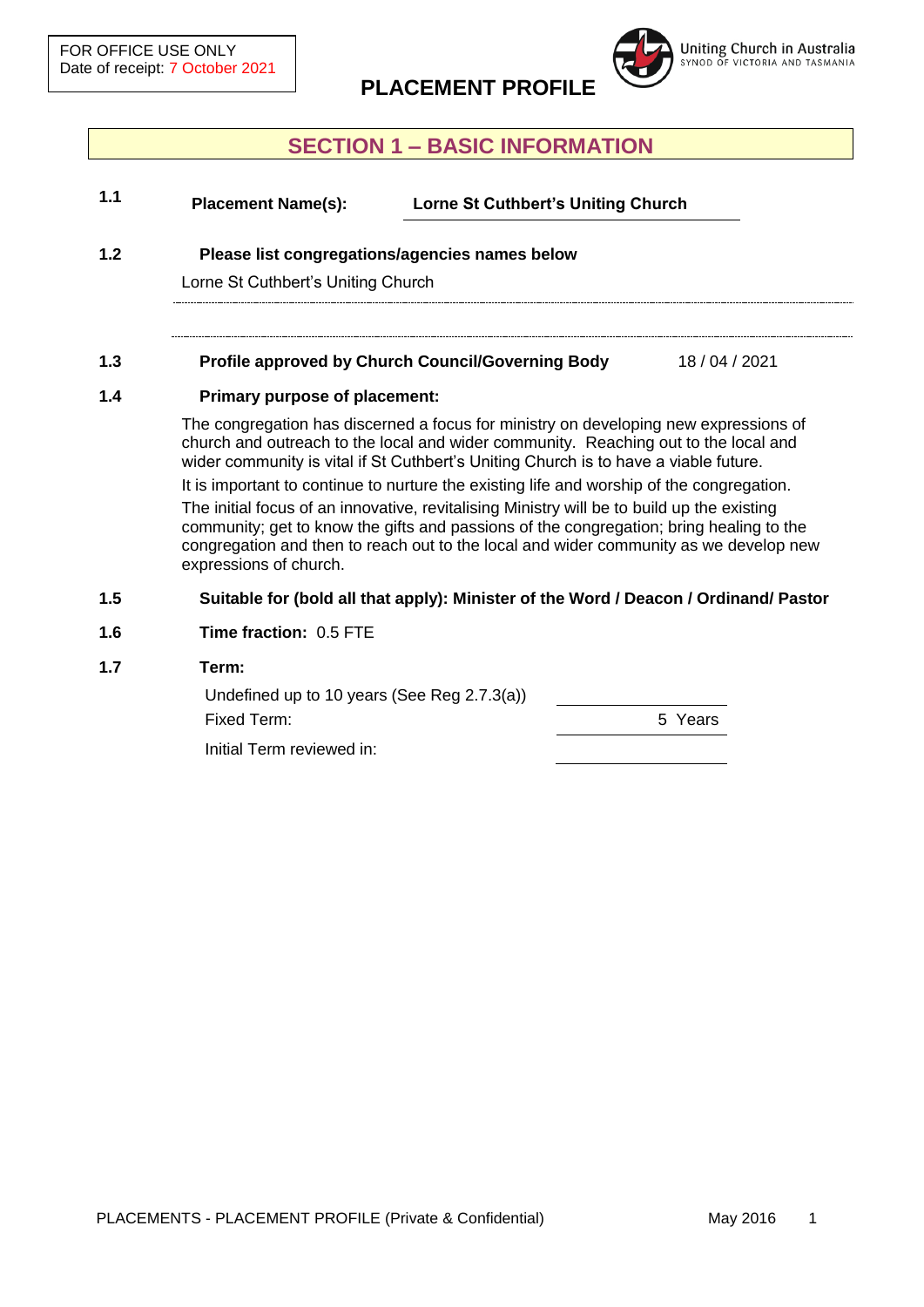## **2.1 What is the Vision statement and or Mission priorities of the placement (or of the individual congregations)**

St Cuthbert's is a diverse Christian community; a people growing in relationship with God, building community and nurturing each other in Christ.

Mission priorities: Diverse spiritual expressions

| Develop a community centre for mission                                   |
|--------------------------------------------------------------------------|
| Wedding and funeral ministry                                             |
| Develop and equip people for ministry and mission                        |
| Discipleship through faithful Christian worship and exploration of faith |
| <b>Pastoral Ministry</b>                                                 |
|                                                                          |

The Lorne congregation's 'mission directions' are based on:

i) An identified need amongst local residents, regular visitors, outside groups and holiday makers to hear the good news of the gospel.

ii) A desire to be better stewards of our facilities and resources by expanding them to incorporate a Centre for Mission.

iii) To capitalise on our location within Lorne and on the Great Ocean Road and to leave a legacy of a vibrant Christian community and outreach in Lorne.

# **2.2 Date adopted:** November 2020

# **2.3 Provide a short description of the placement/congregation(s)**

We are an older congregation comprising permanent residents and weekenders. Our numbers swell significantly during holiday seasons. St Cuthbert's is a prominent property, centrally located on the main street. We are looking for ways to deepen our connection with the local community and 'visitors', including the development of a community centre in our renovated hall and grounds, and the establishment of an expanded wedding and funeral ministry. We also host annual missions (SU Family Mission &Theo's Red Frogs) and cultural events such concerts.

# **2.4 How has the placement/congregation(s) changed over the last 5 years?**

St Cuthbert's congregation combined with All Saints Anglican congregation in July 2012 (pursuant to a Memorandum of Understanding). Encouraged by Bishop Phillip Huggins, small group decided they wanted to pursue a strictly Anglican expression of worship, so the partnership was dissolved in 2018. The joining of the two congregations allowed us to experience and benefit from the differences in our liturgies and rituals. Even after the decoupling, this has remained. St Cuthbert's is in the early stages of implementing its mission plan

## **2.5 What are the congregation(s)/placement's goals?**

To have a clergy presence in Lorne, living in the St Cuthbert's manse.

Sunday worship that encompasses traditional and contemporary elements plus fresh expressions of church.

Continue to develop unity with the other two denominations in Lorne through building community and running programs other than Sunday worship; e.g. bible studies, winter lunches, Pancake day, concerts.

Develop the mission of the congregation and equip it to share its faith.

Work with the congregation to achieve a community centre.

Work with the congregation to develop a long-term Property and Finance plan.

## **2.6 What are the next Strategic Steps to achieving those goals?**

Appoint a part time minister to work with the congregation to implement the Lorne Mission Plan.